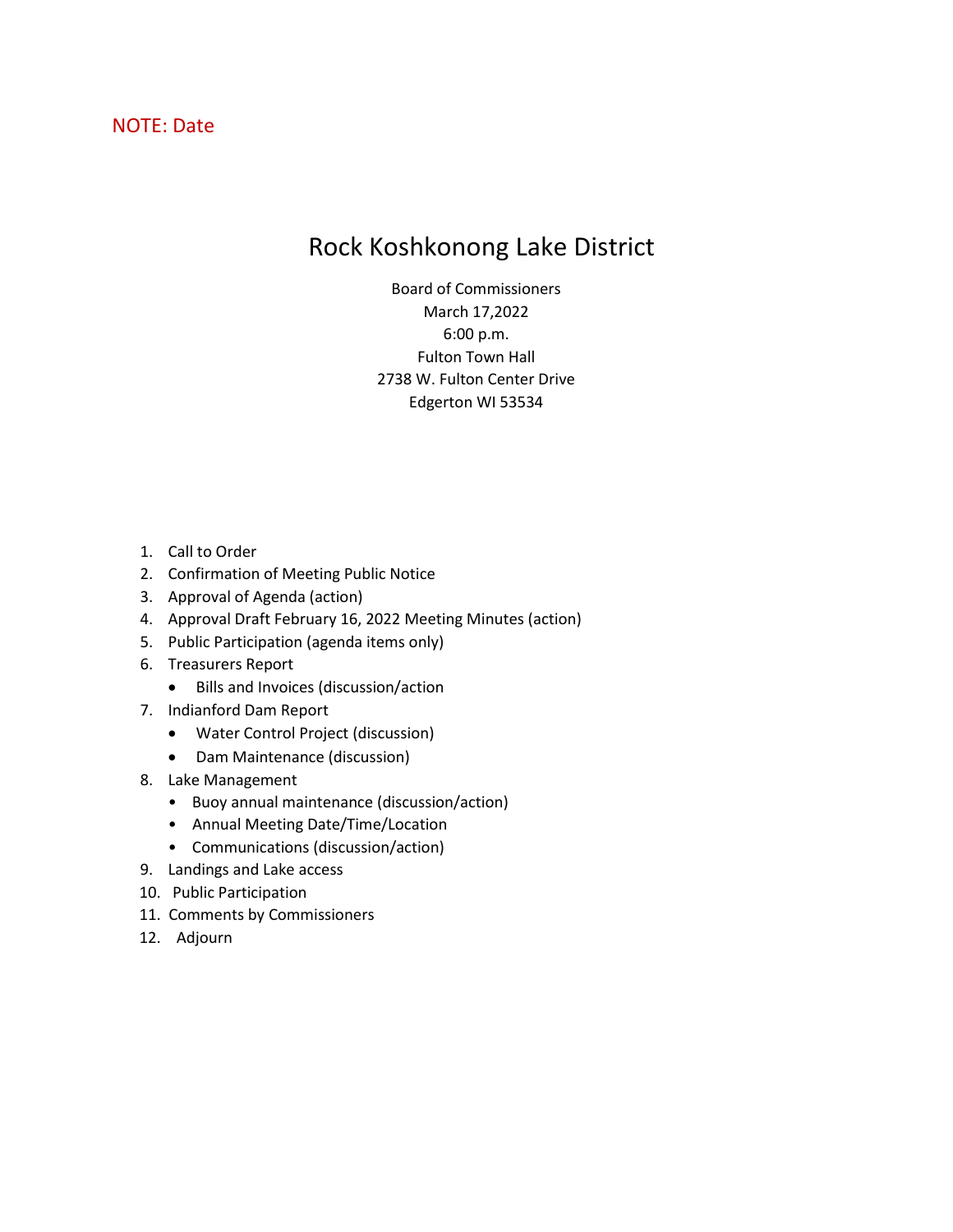## **DRAFT FEBRUARY 16, 2022 BOARD OF COMMISSIONERS MEETING MINUTES ROCK KOSHKONONG LAKE DISTRICT**

Chair Alan Sweeney called the meeting to order at 6:00 p.m. Board of Commissioner members present were Kerry Hull, Bill Burlingame, Mark Meyer, Michael Shumaker, and Michael Hart.

Sweeney confirmed the meeting agendas were posted.

**APPROVE AGENDA:** Chairperson Sweeney requested moving Katie Whitten from Friends of Silverwood Park's presentation from Communications to immediately following Public Participation.

A Burlingame/Shumaker motion to approve the amended February 16, 2022 agenda passed, all voted in favor.

**APPROVE MINUTES:** A Burlingame/Hart motion to approve the draft January 20, 2022 meeting minutes as presented, all voted in favor.

**PUBLIC PARTICIPATION:** There was no public participation.

Katie from Silverwood Park provided an update about Silverwood Park programs for children. Hart recommended placing the information on the Rock Koshkonong Lake District website.

#### **TREASURER'S REPORT**

Treasurer Meyer provided an overview of the Treasurer's report.

Commissioners discussed the timeframe for borrowing funds for the water control project. The Board recommended exploring different scenarios and present at a future meeting.

A Hull/Shumaker motion to approve the bills list in the amount of \$106,115.32 and the Treasurer's report passed, all voted in favor.

#### **INDIANFORD DAM REPORT**

Water Control Project: A meeting was held at the Indianford Dam on Tuesday, February 15 that confirmed removal of the superstructure will begin in April due to the construction arrival date. Mead & Hunt Is requiring IEI obtain the PE stamp for the actuators to ensure specifications are adequate. The next construction meeting will be held virtually via Zoom on March 2, 2022 at 10:00 a.m.

#### Dam Maintenance

All gates are closed with the exception of one wicket that is half open.

#### **LAKE MANAGEMENT**

#### Buoy/Annual Maintenance

Recording Officer Salvo provided an update from Shearer on the status of the permitting process for the buoys that the Lake District owns**.** The proper permits will allow the District to apply for future grants.

Chairperson Sweeney reached out to the Rock County Parks Department to request the Rock Koshkonong Lake District to take over the ownership, maintenance and future replacement of the 15 markers at the Indianford Dam. Burlingame stated Jim Bower, owner of Island Bar, has notified Jefferson County that Rock Koshkonong Lake District will take over ownership of the buoys in front of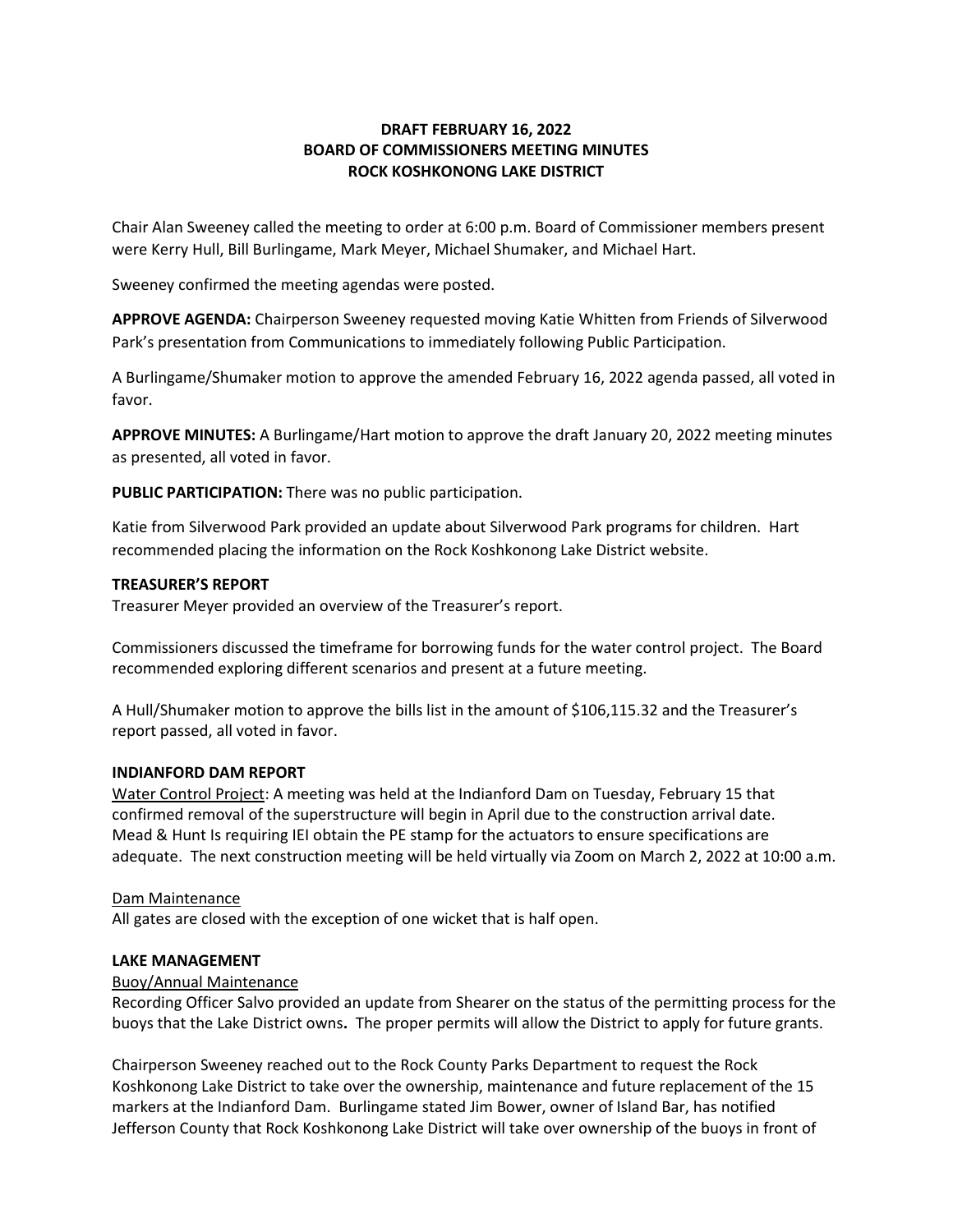the business. Chairperson Sweeney stated Town of Fulton has rescinded their ordinance relating to slow no-wakes. Rock County Public Safety and Justice Committee held a public hearing regarding the petition to extend the slow no-wake area south of the I-90 bridge approximately 1170 feet. The next hearing will be held next week.

Petition to Detach from Lake District, Parcel 016-0513-2511-006 Jefferson County A Hull/Hart motion to move the petition request regarding Parcel 016-0513-2511-006 from the table to the floor passed, all voted in favor.

Chairperson Sweeney reviewed the findings regarding the petition.

Property owner Jeff Rossing was not in attendance.

A Sweeney/Meyer motion the commission accept the as findings of fact and move to approve the resolution to deny the petition for detachment for property at N839 Fairway Drive (Parcel 016-0513- 2511-006), passed, all voted in favor.

Petition to Detach from Lake District, Parcel 6-6-90.1 Rock County Property Owner Ross Rittenhouse presented the petition to detach from the Rock Koshkonong Lake District to the Board for Parcel 6-6-90.1 at 11004 N Rock River Road.

Chairperson Sweeney reviewed the findings regarding the petition.

A Sweeney/Meyer motion the commission accept the findings of fact and move to approve the resolution to deny the petition to detach Lake District, Parcel 6-6-90.1 1004 N Rock River Road passed, all voted in favor.

#### **COMMUNICATIONS**

Clerk Salvo stated the website has been updated with all the meeting dates with the exception of the annual meeting. The winter newsletter has been posted on the website and sent to all subscribers on the email list. Copies have been emailed to Town Clerks.

Chairperson Sweeney has requested Addie Schussel from the Rock River Coalition to present at the March meeting to discuss silt sentiment in the area.

#### **LANDING AND LAKE ACCESS**

Burlingame requested permission to dredge the DNR landing on Dallman Road. It was discovered a permit has not been issued for this landing and this will need to be completed before dredging is able to begin.

**PUBLIC PARTICIPATION:** Chairperson Sweeney asked for public participation. There was none.

#### **COMMENTS BY COMMISSIONERS:**

Shumaker recommends the RKLD take control over the slow no-wake approvals and buoy placement in the entire Rock Koshkonong Lake District.

#### **Next Meeting Date**

The next meeting is set for Thursday March  $17<sup>th</sup>$  at 6:00 p.m. at Fulton Town Hall.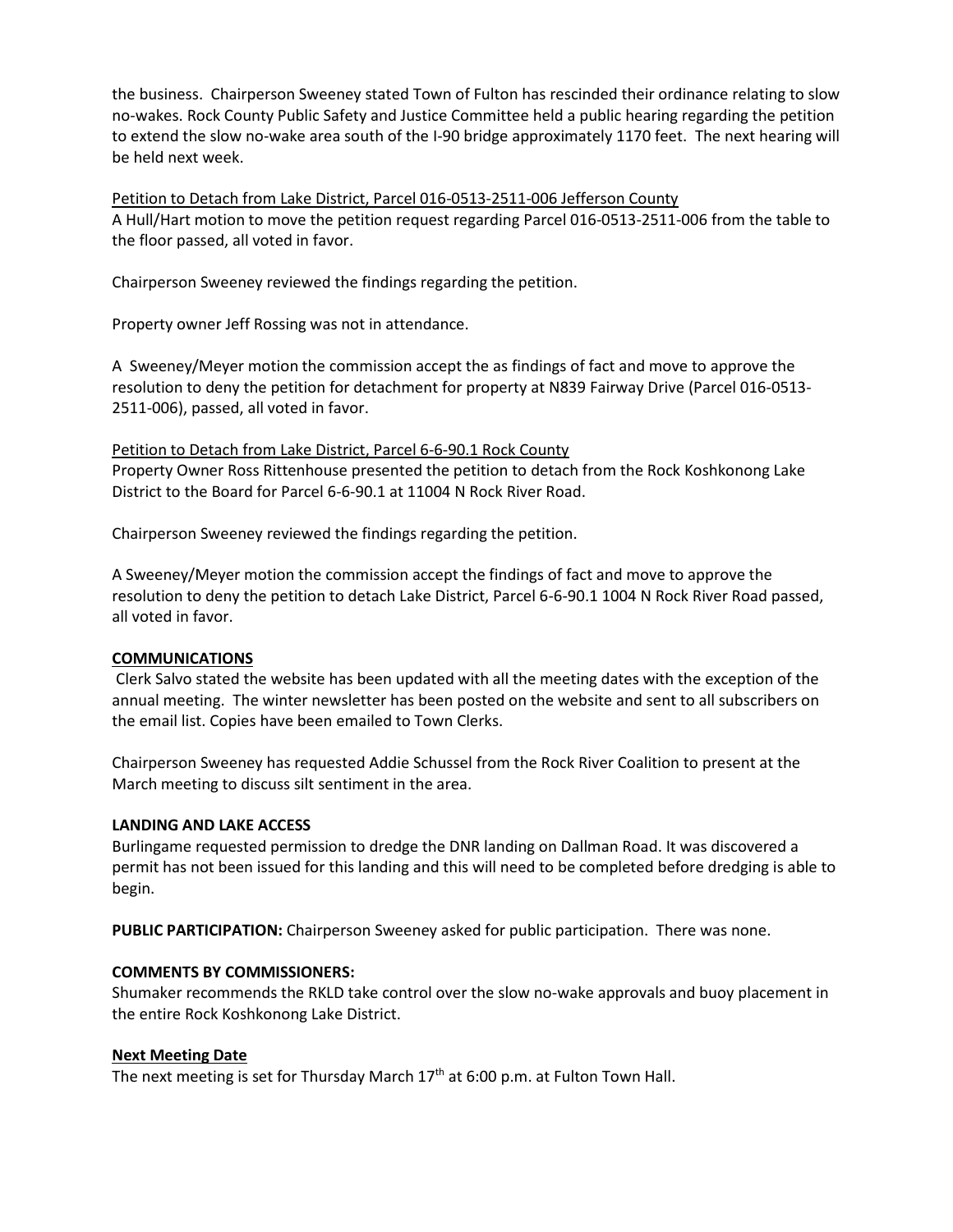Being no other business before the Board, a Hull/Hart motion to adjourn passed at 7:26 p.m., all voted in favor.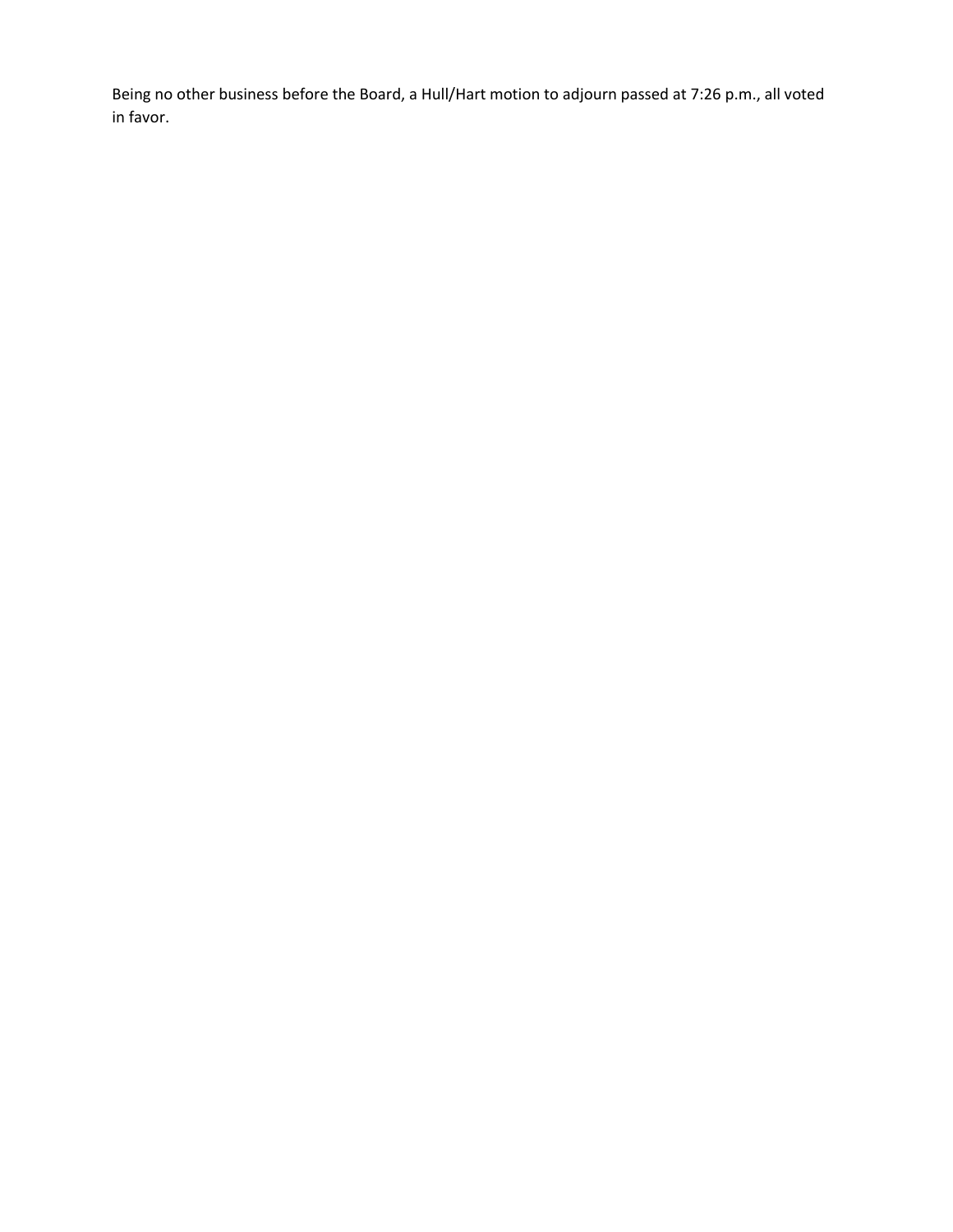# **Rock Koshkonong Lake District March 17th, 2022 Financial Report**

| <b>Dam Fund Beginning Balance</b>                                              | \$ | 41,703.83          |
|--------------------------------------------------------------------------------|----|--------------------|
| Lake Improvement MM                                                            | \$ | 107,282.84         |
| <b>Water Control Project Checking</b>                                          |    |                    |
| 10-5-2021 Transfer from Lake Fund                                              | \$ | 700,000.00         |
| 10-26-2021 Transfer from General Fund (balance of 2021 budget-loan payment)    | \$ | 114,544.63         |
| 10-26-2021 Meade and Hunt #1802663                                             | \$ | (6, 521.44)        |
| 11-23-2021 Meade and Hunt #1813312                                             | \$ | (7,045.79)         |
| 11-23-2021 Meade and Hunt #1813312                                             | \$ | (6, 767.50)        |
| 11-26-2021 IEI Pay Request #1 (10% retainage owed at completion)               | \$ | (38, 894.40)       |
| 1-5-2021 Meade and Hunt November 2021                                          | \$ | (10, 977.00)       |
| 1-5-2021 Transfer from General Fund (2019 & 2020 unspent. Approved 12-15-2021) | \$ | 82,368.00          |
| 1-21-2022 Meade and Hunt invoice #326602                                       | \$ | (5,739.75)         |
| 3-14-2022 Meade and Hunt invoice #327697                                       | \$ | (2,061.75)         |
| 3-15-2022 Water Control Project Checking Balance                               | \$ | 818,905.00         |
| Meade and Hunt Invoice #328937                                                 | \$ | (3, 147.25)        |
| IEI Pay Request #2 (10% retainage owed at completion)                          | Ś  | <u>(51,687.00)</u> |
| 3-18-2022 Balance                                                              | \$ | 764,070.75         |